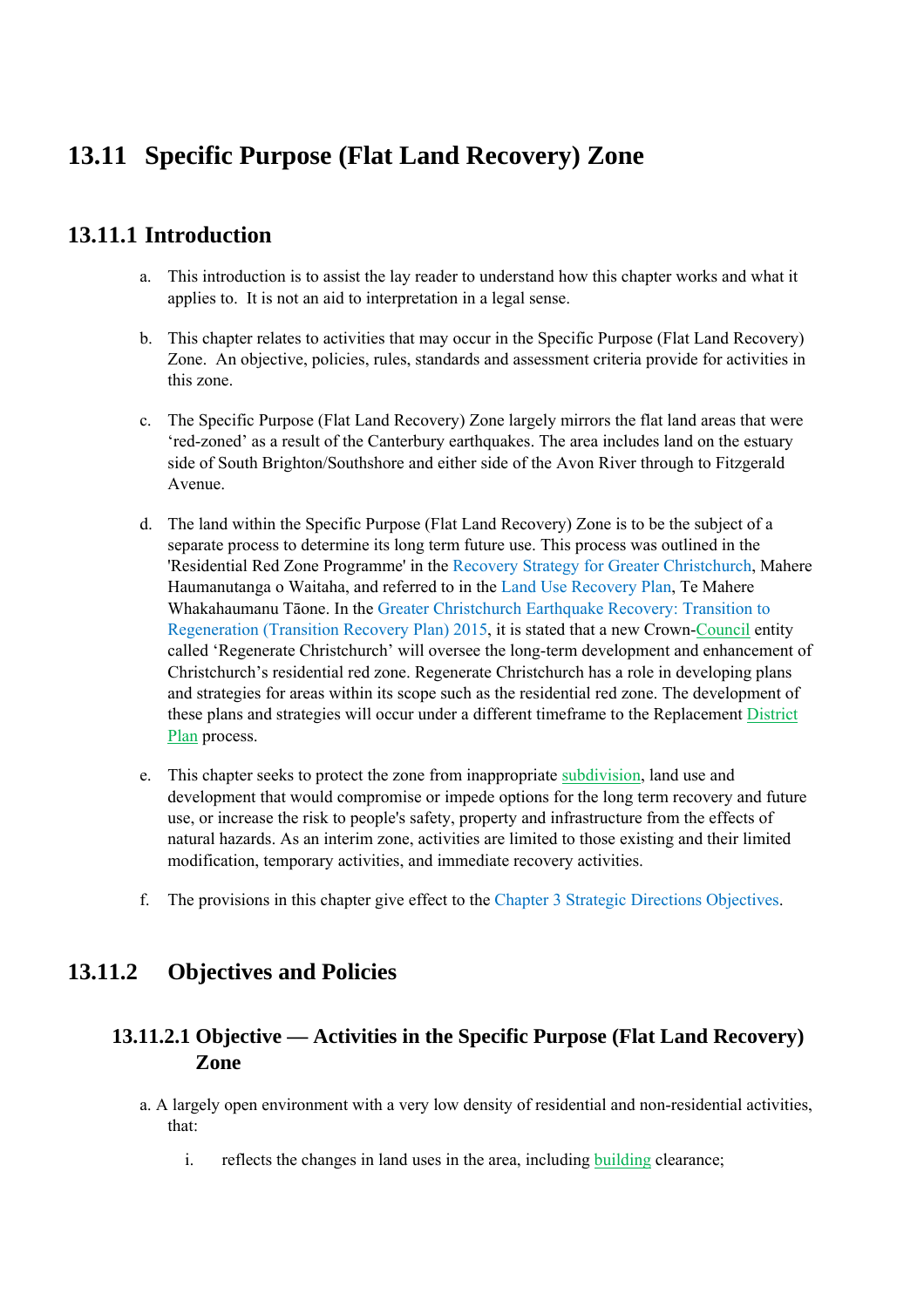- ii. recognises the natural hazard risks affecting many properties;
- iii. recognises the infrastructure limitations of the area;
- iv. acknowledges the interim nature of this Zone; and
- v. maintains the longer-term potential of the area to contribute to the recovery and future enhancement of Christchurch.

#### **13.11.2.1.1 Policy — Residential activities**

a. Provide for the use of existing privately owned sites for residential activities, to the extent compatible with the natural hazard risks and infrastructure limitations.

#### **13.11.2.1.2 Policy — Non-residential activities**

- a. Only provide for the following non-residential activities:
	- i. home occupation activities, market gardens or community gardens;
	- ii. existing commercial and community activities and their limited modification; or
	- iii. temporary activities, land management activities, water or hazard management or mitigation activities, and
	- iv. new community facilities on privately owned sites assessed on a site by site basis, to the extent compatible with the natural hazard risks and infrastructure limitations.

### **13.11.2.1.3 Policy — Management of effects**

- a. Manage activities within the Specific Purpose (Flat Land Recovery) Zone to:
	- i. reduce adverse amenity effects on occupied residential properties and effects at the interface with surrounding residential zones;
	- ii. sustain the qualities and values of the natural environment.

### **13.11.2.1.4 Policy — Future use**

a. The land in the Specific Purpose (Flat Land Recovery) Zone will be considered under a separate future process which will inform future land use zoning and development options.

# **13.11.3 How to interpret and apply the rules**

- a. The rules that apply to activities in the Specific Purpose (Flat Land Recovery) Zone are contained in the activity status tables (including activity specific standards) in this Rule 13.11.4.1.
- b. The activity status tables and standards in the following chapters also apply to activities in the Specific Purpose (Flat Land Recovery) Zone:
	- **4** Hazardous Substances and Contaminated Land;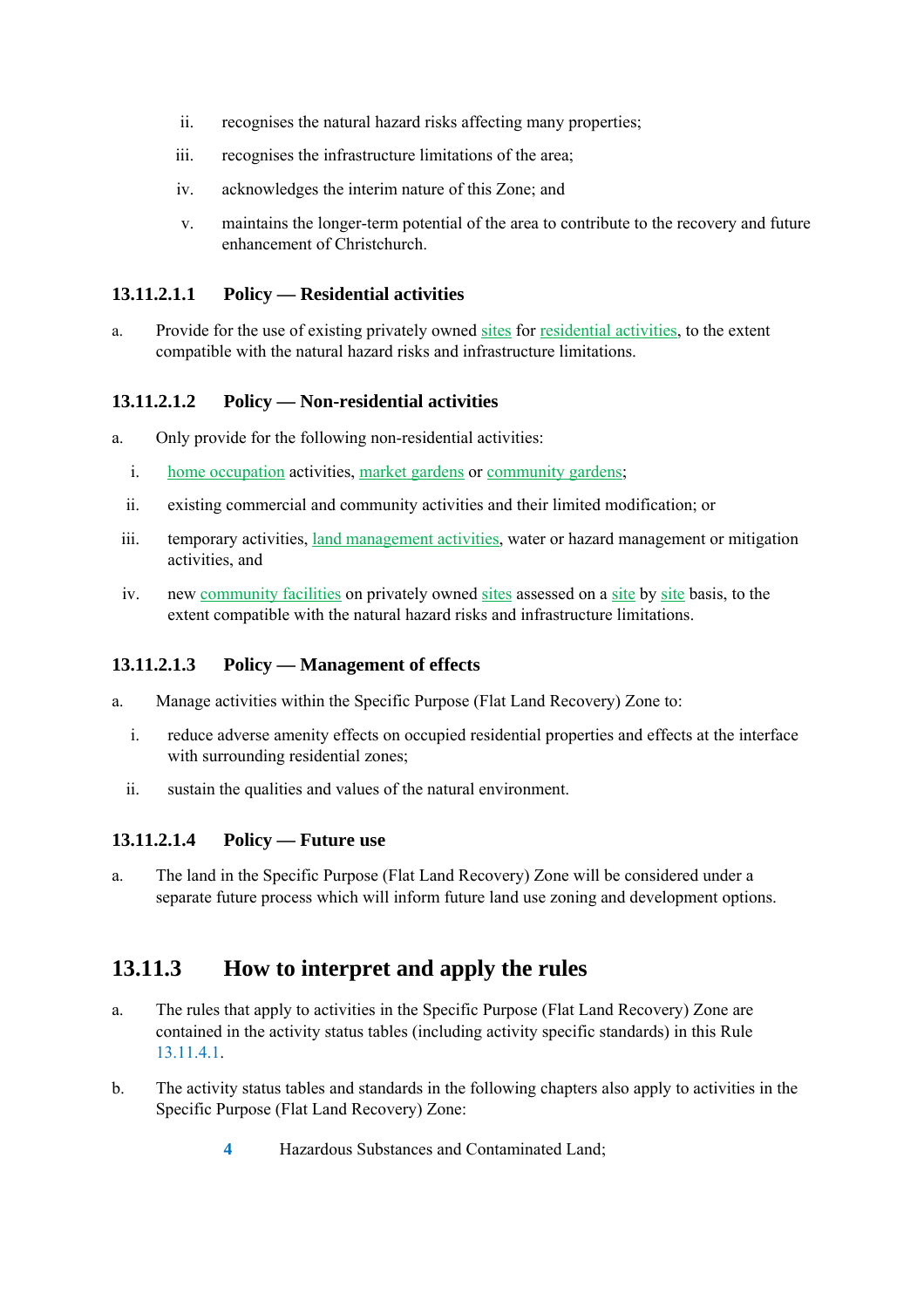- **5** Natural Hazards;
- **6** The following sub-chapters of General Rules and Procedures:
	- **6.1** Noise;
	- **6.3** Outdoor Lighting and Glare;
	- **6.4** Temporary Earthquake Recovery Activities;
- **7** Transport;
- **8.7** Earthworks;
- **9** Natural and Cultural Heritage;
- **10** Designations and Heritage Orders; and
- **11** Utilities and Energy.
- c. Where there is no reference to the Specific Purpose (Flat Land Recovery) Zone in the above chapters, the provisions relating to a residential zone shall apply.

# **13.11.4 Rules — Specific Purpose (Flat Land Recovery) Zone**

## **13.11.4.1 Activity status tables**

### **13.11.4.1.1 Permitted activities**

- a. The activities listed below are permitted activities in the Specific Purpose (Flat Land Recovery) Zone if they meet the activity specific standards set out in this table.
- b. Activities may also be controlled, restricted discretionary, discretionary, non-complying or prohibited as specified in Rules 13.11.4.1.2, 13.11.4.1.3, 13.11.4.1.4, 13.11.4.1.5 and 13.11.4.1.6.

|  | <b>Activity</b> | <b>Activity specific standards</b> |
|--|-----------------|------------------------------------|
|--|-----------------|------------------------------------|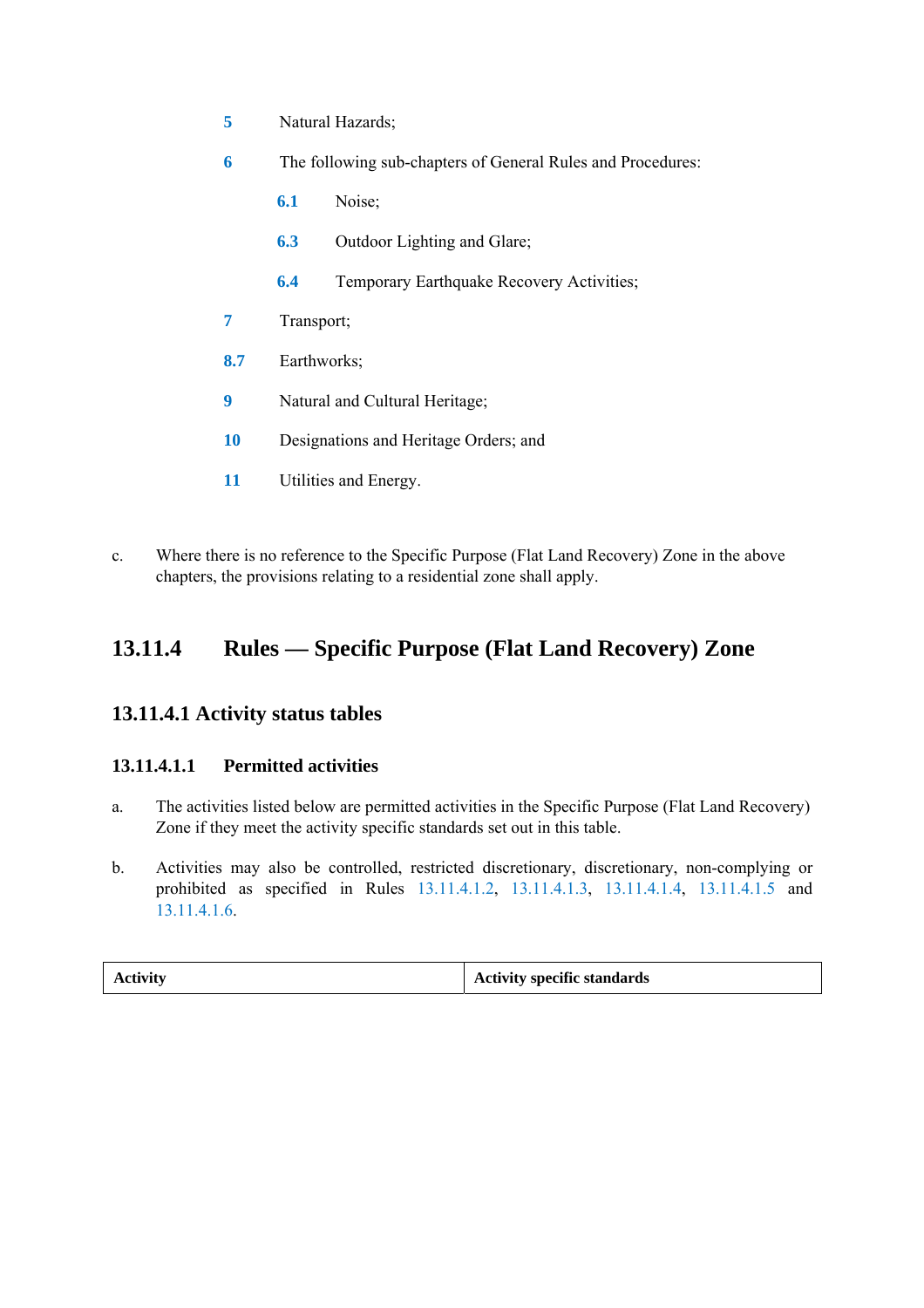| <b>Activity</b> |                                                                                                                                  | <b>Activity specific standards</b>                                                                                                                                                                                                                                                                                                                                                                                                                                                                                                                                                                                                                                                                       |
|-----------------|----------------------------------------------------------------------------------------------------------------------------------|----------------------------------------------------------------------------------------------------------------------------------------------------------------------------------------------------------------------------------------------------------------------------------------------------------------------------------------------------------------------------------------------------------------------------------------------------------------------------------------------------------------------------------------------------------------------------------------------------------------------------------------------------------------------------------------------------------|
| <b>P1</b>       | Residential activity, except for boarding<br>houses, on a site that was privately owned<br>as at 12 October 2015.                | The activity shall meet the following built form<br>a.<br>standards of the Residential Suburban Zone:<br>Rules 14.4.2.1, 14.4.2.3, 14.4.2.4, 14.4.2.5,<br>14.4.2.6, 14.4.2.7, 14.4.2.8, 14.4.2.9 and<br>14.4.2.11, except as provided for in b. below.<br>b. In the case of the Specific Purpose (Flat Land<br>Recovery) Zone at Brooklands (Planning Maps 2<br>and 6), the activity shall meet the following built<br>form standards of the Residential Small<br>Settlement Zone: Rules 14.10.2.1, 14.10.2.2,<br>14.10.2.3, 14.10.2.4, 14.10.2.5, 14.10.2.6 and<br>14.10.2.8.                                                                                                                           |
| P <sub>2</sub>  | Commercial activities that occur within an<br>existing commercial building.                                                      | Nil                                                                                                                                                                                                                                                                                                                                                                                                                                                                                                                                                                                                                                                                                                      |
| <b>P3</b>       | Alterations, additions, maintenance and<br>repair of an existing commercial building,<br>accessory building, or built structure. | a. Any increase in <b>gross</b> floor area shall not exceed<br>$25m2$ within any continuous period of 10 years.<br>b. Where the activity relates to an existing<br>commercial <b>building</b> , the activity shall meet the<br>following built form standards of the Commercial<br>Local Zone: Rules 15.5.2.1, 15.5.2.2, 15.5.2.3,<br>and 15.5.2.4.                                                                                                                                                                                                                                                                                                                                                      |
| <b>P4</b>       | Demolition and/or removal of existing<br>buildings (including fencing, walls, paths,<br>decks and pools).                        | Nil<br>Advice note:<br>The provisions within Chapter 6.1 shall apply.<br>1.<br>Noise from demolition activities shall comply<br>2.<br>with and be measured and assessed in<br>accordance with New Zealand Standard<br>NZS6803:1999 Acoustics - Construction Noise.                                                                                                                                                                                                                                                                                                                                                                                                                                       |
| <b>P5</b>       | Land management activities and the use,<br>repair and maintenance of Crown owned<br>buildings.                                   | a. Any activity on a site adjoining an occupied<br>residential unit or residential zone shall meet:<br>$i$ .<br>the relevant noise standards for the<br>residential zone in Rule 6.1.5.1.1 which<br>shall be met at the <b>boundary</b> of that site or<br>zone;<br>ii.<br>all standards for the residential zone in the<br>Outdoor Lighting and Glare provisions<br>in Rule $6.3.6$ ; and<br>iii.<br>all standards for the residential zone in the<br>Signage provisions in Rule $6.8.4.1$ .<br>An activity is exempt from the rules in Chapter 6.1<br>(Noise), Chapter 6.3 (Outdoor Lighting and Glare),<br>and Chapter 6.8 (Signs) where the activity is not<br>located in the areas specified above. |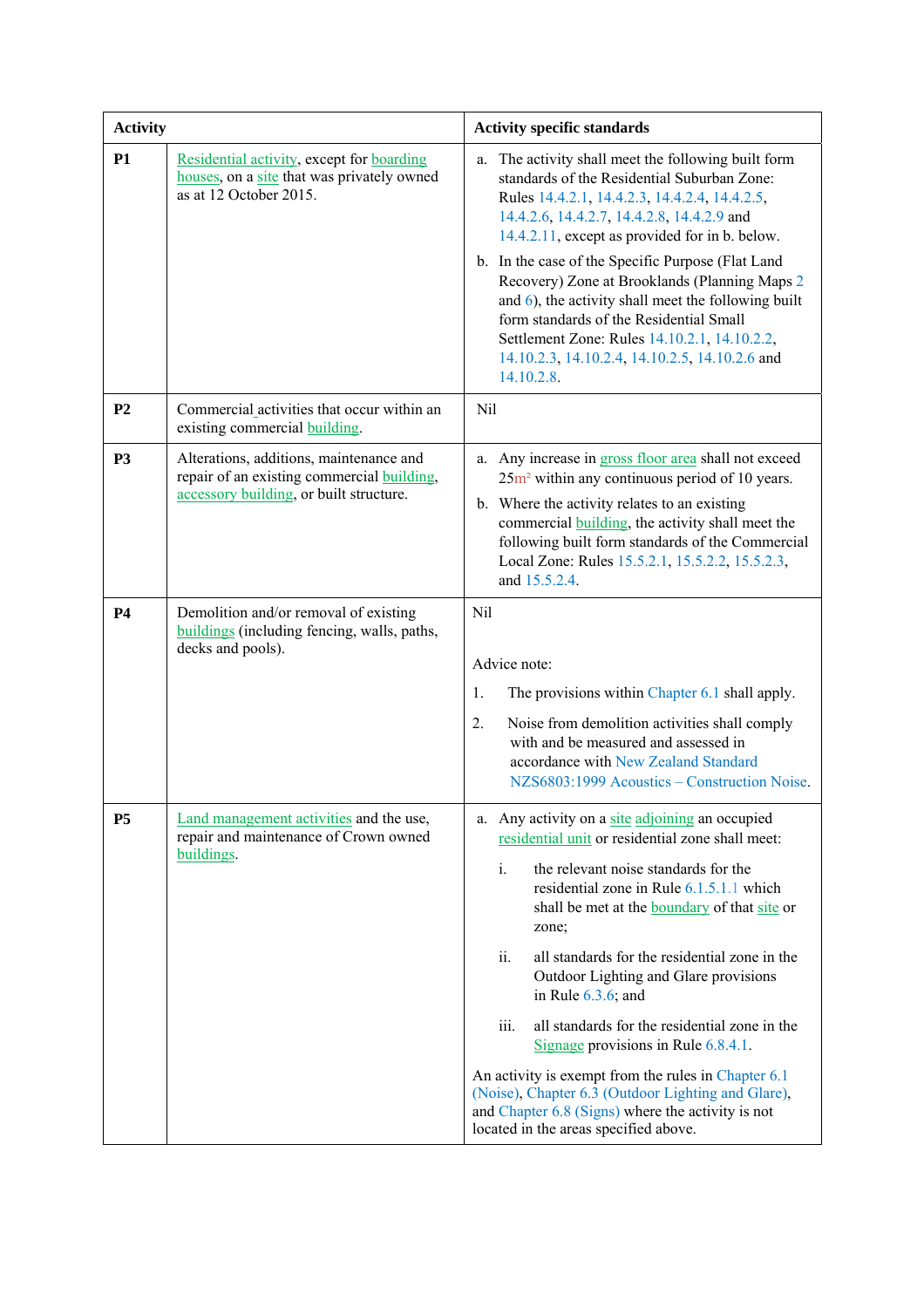| <b>Activity</b> |                                                                                                                                                                                                                                                                                                                                                                                                                                                                                                                                                                                                                                                                                                                                                                                                                                                                                               | <b>Activity specific standards</b>                                                                                                                                                                                                                                                                                                                                                                                                                                                                                                                                                                                                                                                                                                                                                                                                                                                                                                                                                                                                                                 |
|-----------------|-----------------------------------------------------------------------------------------------------------------------------------------------------------------------------------------------------------------------------------------------------------------------------------------------------------------------------------------------------------------------------------------------------------------------------------------------------------------------------------------------------------------------------------------------------------------------------------------------------------------------------------------------------------------------------------------------------------------------------------------------------------------------------------------------------------------------------------------------------------------------------------------------|--------------------------------------------------------------------------------------------------------------------------------------------------------------------------------------------------------------------------------------------------------------------------------------------------------------------------------------------------------------------------------------------------------------------------------------------------------------------------------------------------------------------------------------------------------------------------------------------------------------------------------------------------------------------------------------------------------------------------------------------------------------------------------------------------------------------------------------------------------------------------------------------------------------------------------------------------------------------------------------------------------------------------------------------------------------------|
| <b>P6</b>       | Temporary buildings and signage associated<br>with:<br>a. existing residential activity;<br>b. existing commercial activities;<br>c. relocation activities;<br>utilities and infrastructure;<br>d.<br>existing recreation activities; or<br>e.<br>f.<br>that are ancillary to an approved<br>building or construction project or<br>maintenance, repair and demolition<br>activities.                                                                                                                                                                                                                                                                                                                                                                                                                                                                                                         | Buildings shall be relocatable.<br>a.<br>No building shall exceed 50m <sup>2</sup> in gross floor area.<br>$b_{\cdot}$<br>c. The following built form standards of the<br>Residential Suburban Zone shall be met where it<br>relates to residential activity: Rules 14.4.2.3,<br>14.4.2.4, 14.4.2.5, 14.4.2.6, 14.4.2.7, 14.4.2.8,<br>14.4.2.9 and 14.4.2.11, except as provided for in<br>$d_{\cdot\cdot}$<br>d. In the case of the Specific Purpose (Flat Land<br>Recovery) Zone at Brooklands (Planning Maps 2<br>and 6), the activity shall meet the following built<br>form standards of the Residential Small<br>Settlement Zone: Rules 14.10.2.2, 14.10.2.3,<br>14.10.2.4, 14.10.2.5, 14.10.2.6 and 14.10.2.8.<br>e. The following built form standards of the<br>Commercial Local Zone shall be met where it<br>relates to commercial activity: Rules 15.5.2.1,<br>15.5.2.2, 15.5.2.3 and 15.5.2.4.<br>Any buildings or signage associated with the<br>f.<br>activity shall be removed from the site within one<br>month of the completion of the project. |
| P7              | Use, maintenance and repair of community<br>facilities and community infrastructure.                                                                                                                                                                                                                                                                                                                                                                                                                                                                                                                                                                                                                                                                                                                                                                                                          | Nil                                                                                                                                                                                                                                                                                                                                                                                                                                                                                                                                                                                                                                                                                                                                                                                                                                                                                                                                                                                                                                                                |
| P <sub>8</sub>  | Operation, maintenance, repair, removal,<br>replacement, relocation, and upgrading of<br>existing utilities and roads; new utilities and<br>roads; and ancillary temporary activities.                                                                                                                                                                                                                                                                                                                                                                                                                                                                                                                                                                                                                                                                                                        | Nil                                                                                                                                                                                                                                                                                                                                                                                                                                                                                                                                                                                                                                                                                                                                                                                                                                                                                                                                                                                                                                                                |
| P <sub>9</sub>  | Hazard management or mitigation works<br>including river control and drainage works<br>carried out by or on behalf of a Local<br>Authority exercising its powers, functions<br>and duties under the Resource Management<br>Act 1991, Soil Conservation and Rivers<br>Control Act 1941, Christchurch District<br>Drainage Act 1951, or Land Drainage Act<br>1908, unless expressly provided for as a<br>non-complying activity, where undertaken<br>outside:<br>a. a Site of Ecological Significance listed<br>in Schedule A of Appendix $9.1.6.1$ ;<br>b. an Outstanding Natural Feature,<br>Outstanding Natural Landscape or<br>Significant Feature listed in Appendix<br>9.2.9;<br>c. areas of Outstanding or High (and Very<br>High) Natural Character in the coastal<br>environment in Appendix 9.2.9, and<br>remaining areas in the coastal<br>environment shown on the Panning<br>Maps. | Nil<br>Advice note:<br>The design of hazard management or mitigation<br>1.<br>works shall be carried out by a chartered<br>professional engineer.                                                                                                                                                                                                                                                                                                                                                                                                                                                                                                                                                                                                                                                                                                                                                                                                                                                                                                                  |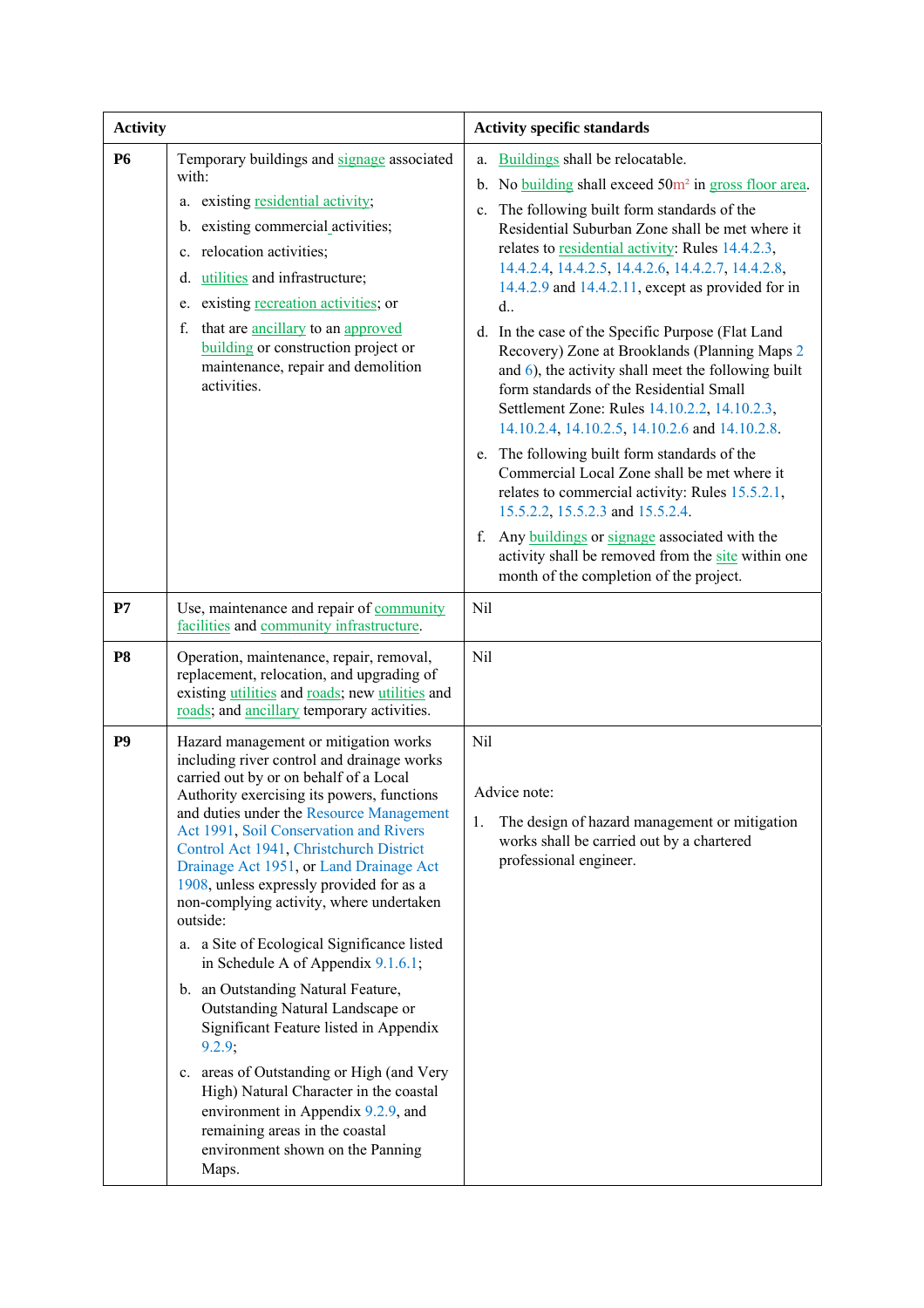| <b>Activity</b> |                                                                                                                                                                                                                                                                                   | <b>Activity specific standards</b>                                                                                                                                                                                                                                                                                                                                                                                                                                                                                                                                                                                                                                                                                                                                                                                                                 |
|-----------------|-----------------------------------------------------------------------------------------------------------------------------------------------------------------------------------------------------------------------------------------------------------------------------------|----------------------------------------------------------------------------------------------------------------------------------------------------------------------------------------------------------------------------------------------------------------------------------------------------------------------------------------------------------------------------------------------------------------------------------------------------------------------------------------------------------------------------------------------------------------------------------------------------------------------------------------------------------------------------------------------------------------------------------------------------------------------------------------------------------------------------------------------------|
| <b>P10</b>      | Maintenance, repair, relocation and removal<br>of flood protection and bank erosion<br>protection works; and the maintenance of<br>existing drains or ponds undertaken or<br>authorised by the Crown, the Regional<br>Council, or Christchurch City Council.                      | Nil                                                                                                                                                                                                                                                                                                                                                                                                                                                                                                                                                                                                                                                                                                                                                                                                                                                |
| <b>P11</b>      | Construction, maintenance and operation of<br>structures, basins and wetlands for the<br>conveyance, treatment, storage, retention or<br>detention of water, wastewater, stormwater<br>and land drainage water by the Christchurch<br>City Council or a network utility operator. | N <sub>il</sub><br>Advice note:<br>The requirements of the Infrastructure Design<br>1.<br>Standard and/or Construction Specification<br>Standard apply                                                                                                                                                                                                                                                                                                                                                                                                                                                                                                                                                                                                                                                                                             |
| P <sub>12</sub> | Bed and breakfast within a residential unit<br>on a site that was privately owned as at 12<br>October 2015.                                                                                                                                                                       | a. There shall be:<br>$i$ .<br>a maximum of six guests accommodated at<br>any one time;<br>ii.<br>at least one owner of the residential unit<br>residing permanently on the site; and<br>iii.<br>no guest given accommodation for more<br>than 90 consecutive days.<br>b. The activity shall meet the following built form<br>standards of the Residential Suburban<br>Zone: Rules 14.4.2.1, 14.4.2.3, 14.4.2.4,<br>14.4.2.5, 14.4.2.6, 14.4.2.7, 14.4.2.8, 14.4.2.9 and<br>14.4.2.11, except as provided for in c. below.<br>c. In the case of the Specific Purpose (Flat Land<br>Recovery) Zone at Brooklands (Planning Maps 2<br>and 6), the activity shall meet the following built<br>form standards of the Residential Small<br>Settlement Zone: Rules 14.10.2.1, 14.10.2.2,<br>14.10.2.3, 14.10.2.4, 14.10.2.5, 14.10.2.6 and<br>14.10.2.8. |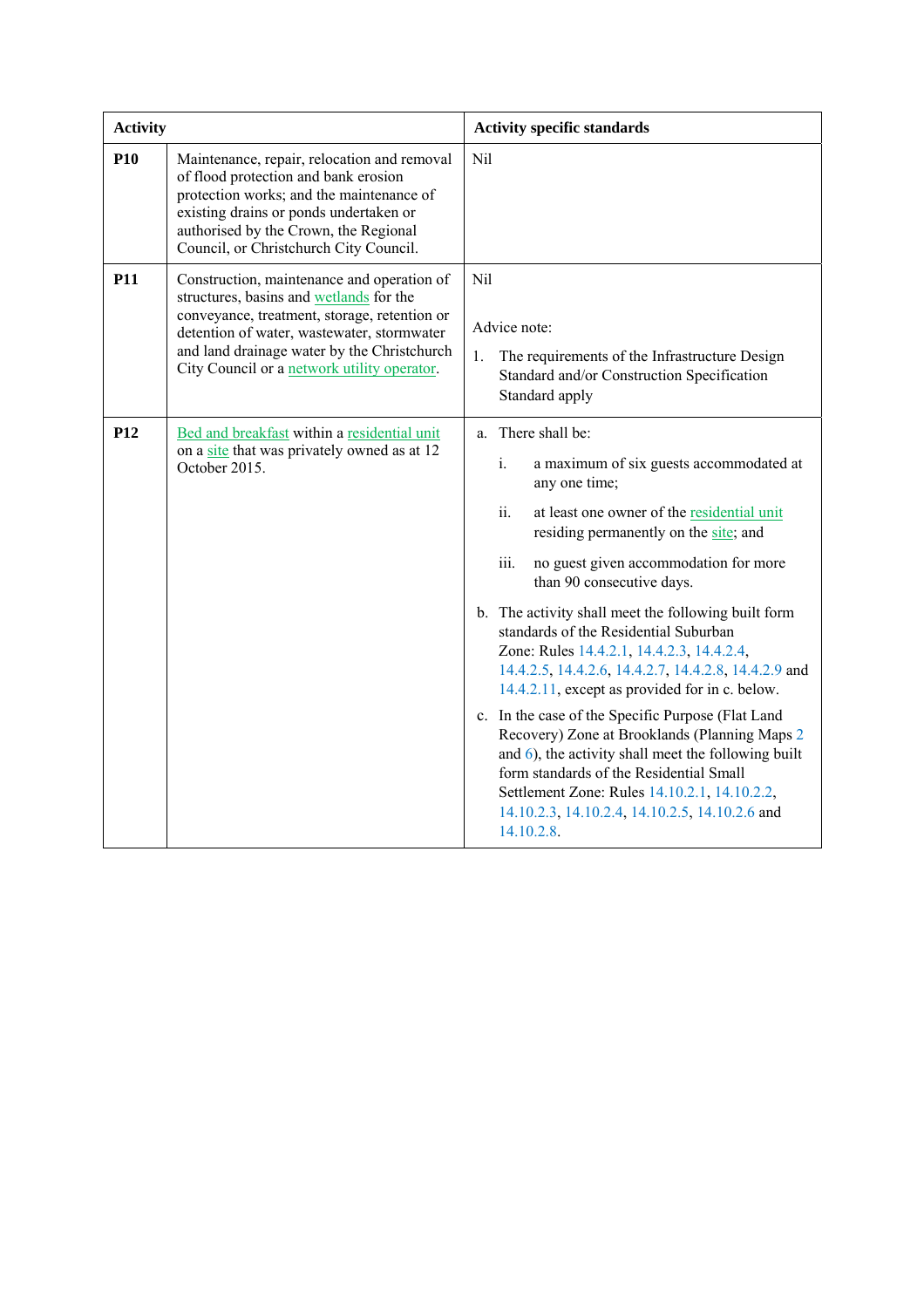| <b>Activity</b> |                                                                                                                                                                         | <b>Activity specific standards</b>                                                                                                                                                                                                                                                                                                                                                                                                                                                                                                                                                                                                                                                                                                                                                                                                                           |
|-----------------|-------------------------------------------------------------------------------------------------------------------------------------------------------------------------|--------------------------------------------------------------------------------------------------------------------------------------------------------------------------------------------------------------------------------------------------------------------------------------------------------------------------------------------------------------------------------------------------------------------------------------------------------------------------------------------------------------------------------------------------------------------------------------------------------------------------------------------------------------------------------------------------------------------------------------------------------------------------------------------------------------------------------------------------------------|
| <b>P13</b>      | Care for non-resident children within a<br>residential unit in return for monetary<br>payment to the carer on a site that was<br>privately owned as at 12 October 2015. | a. There shall be:<br>$\mathbf{i}$<br>a maximum of four non-resident children<br>being cared for in return for monetary<br>payment to the carer at any one time, and<br>ii.<br>at least one carer residing permanently<br>within the residential unit.<br>b. The activity shall meet the following built form<br>standards of the Residential Suburban Zone:<br>Rules 14.4.2.1, 14.4.2.3, 14.4.2.4, 14.4.2.5,<br>14.4.2.6, 14.4.2.7, 14.4.2.8, 14.4.2.9 and<br>14.4.2.11, except as provided for in c. below.<br>In the case of the Specific Purpose (Flat Land<br>$c_{\cdot}$<br>Recovery) Zone at Brooklands (Planning Maps 2<br>and $\epsilon$ ), the activity shall meet the following built<br>form standards of the Residential Small<br>Settlement Zone: Rules 14.10.2.1, 14.10.2.2,<br>14.10.2.3, 14.10.2.4, 14.10.2.5, 14.10.2.6, and<br>14.10.2.8. |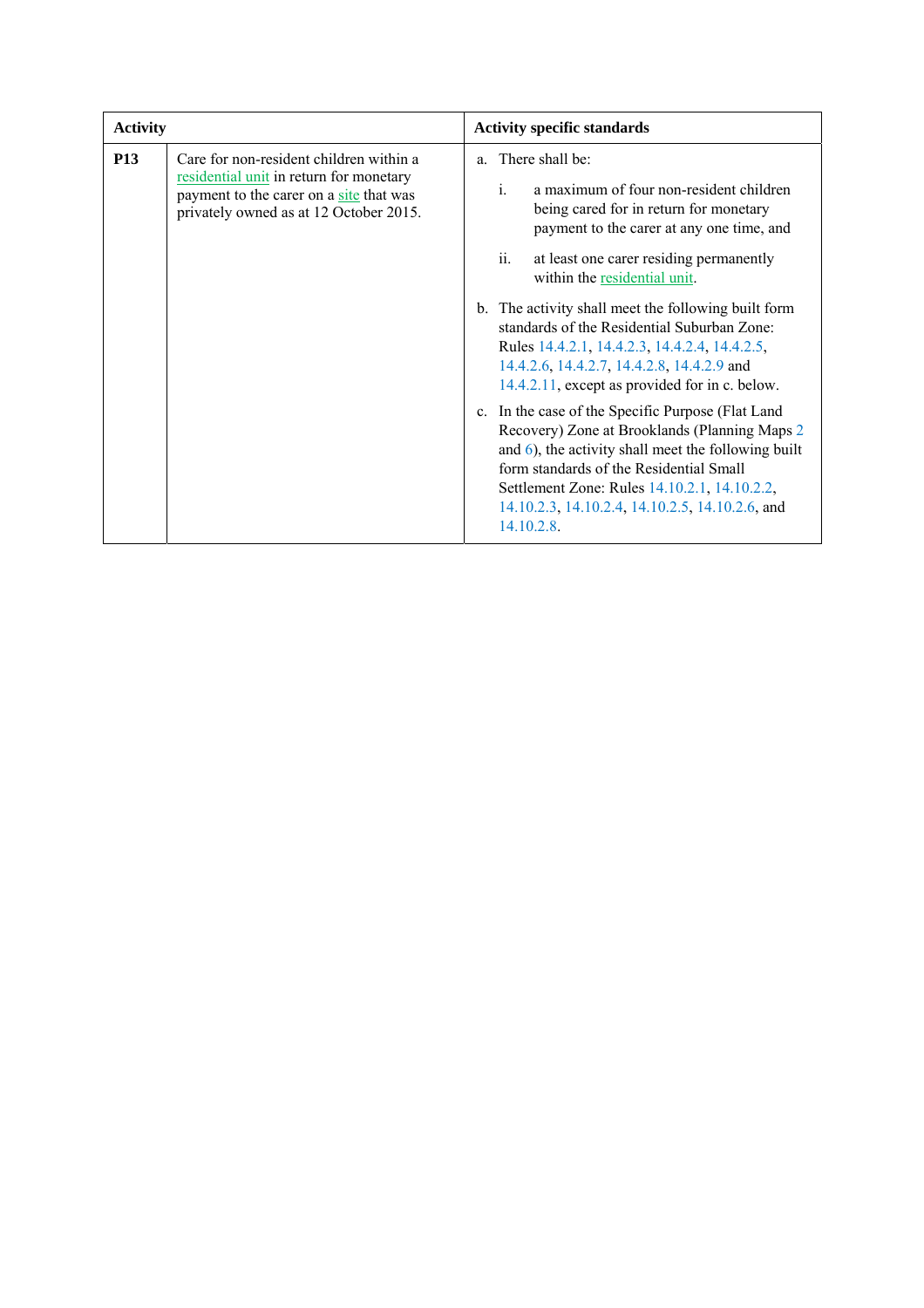| <b>Activity</b> |                                                                              | <b>Activity specific standards</b>                                                                                                                                                                                                                                                                                       |  |
|-----------------|------------------------------------------------------------------------------|--------------------------------------------------------------------------------------------------------------------------------------------------------------------------------------------------------------------------------------------------------------------------------------------------------------------------|--|
| P <sub>14</sub> | Home occupation on a site that was<br>privately owned as at 12 October 2015. | The activity shall limit:<br>a.<br>i.<br>the gross floor area of the building plus the<br>area used for outdoor storage area occupied                                                                                                                                                                                    |  |
|                 |                                                                              | by the occupation to less than $40m^2$ ;<br>ii.<br>the number of FTE employed persons, who<br>reside permanently elsewhere than on the<br>site, to two;                                                                                                                                                                  |  |
|                 |                                                                              | iii.<br>any retailing to the sale of goods grown or<br>produced on the site, or internet-based sales<br>where no customer visits occur;                                                                                                                                                                                  |  |
|                 |                                                                              | the hours of operation when the site is open<br>iv.<br>to visitors, clients, and deliveries to between<br>the hours of:                                                                                                                                                                                                  |  |
|                 |                                                                              | A. $07:00 - 21:00$ Monday to Friday; and                                                                                                                                                                                                                                                                                 |  |
|                 |                                                                              | B. $08:00 - 13:00$ Saturday, Sunday and<br>public holidays;                                                                                                                                                                                                                                                              |  |
|                 |                                                                              | visitor or staff parking area to outside the<br>V.<br>road boundary setback;                                                                                                                                                                                                                                             |  |
|                 |                                                                              | outdoor advertising to a maximum area of<br>vi.<br>$2m2$ .                                                                                                                                                                                                                                                               |  |
|                 |                                                                              | b. The activity shall meet the following built form<br>standards of the Residential Suburban Zone:<br>Rules 14.4.2.1, 14.4.2.3, 14.4.2.4, 14.4.2.5,<br>14.4.2.6, 14.4.2.7, 14.4.2.8, 14.4.2.9 and<br>14.4.2.11, except as provided for in c. below.                                                                      |  |
|                 |                                                                              | c. In the case of the Specific Purpose (Flat Land<br>Recovery) Zone at Brooklands (Planning Maps 2<br>and 6), the activity shall meet the following built<br>form standards of the Residential Small<br>Settlement Zone: Rules 14.10.2.1, 14.10.2.2,<br>14.10.2.3, 14.10.2.4, 14.10.2.5, 14.10.2.6, and<br>14.10.2.8.    |  |
| P <sub>15</sub> | Market gardens, community gardens and<br>garden allotments.                  | The activity shall meet the following built form<br>a.<br>standards of the Residential Suburban Zone:<br>Rules 14.4.2.1, 14.4.2.3, 14.4.2.4, 14.4.2.5,<br>14.4.2.6, 14.4.2.7, 14.4.2.8, 14.4.2.9 and<br>14.4.2.11, except as provided for in b. below.                                                                   |  |
|                 |                                                                              | b. In the case of the Specific Purpose (Flat Land<br>Recovery) Zone at Brooklands (Planning Maps 2<br>and $6$ ), the activity shall meet the following built<br>form standards of the Residential Small<br>Settlement Zone: Rules 14.10.2.1, 14.10.2.2,<br>14.10.2.3, 14.10.2.4, 14.10.2.5, 14.10.2.6, and<br>14.10.2.8. |  |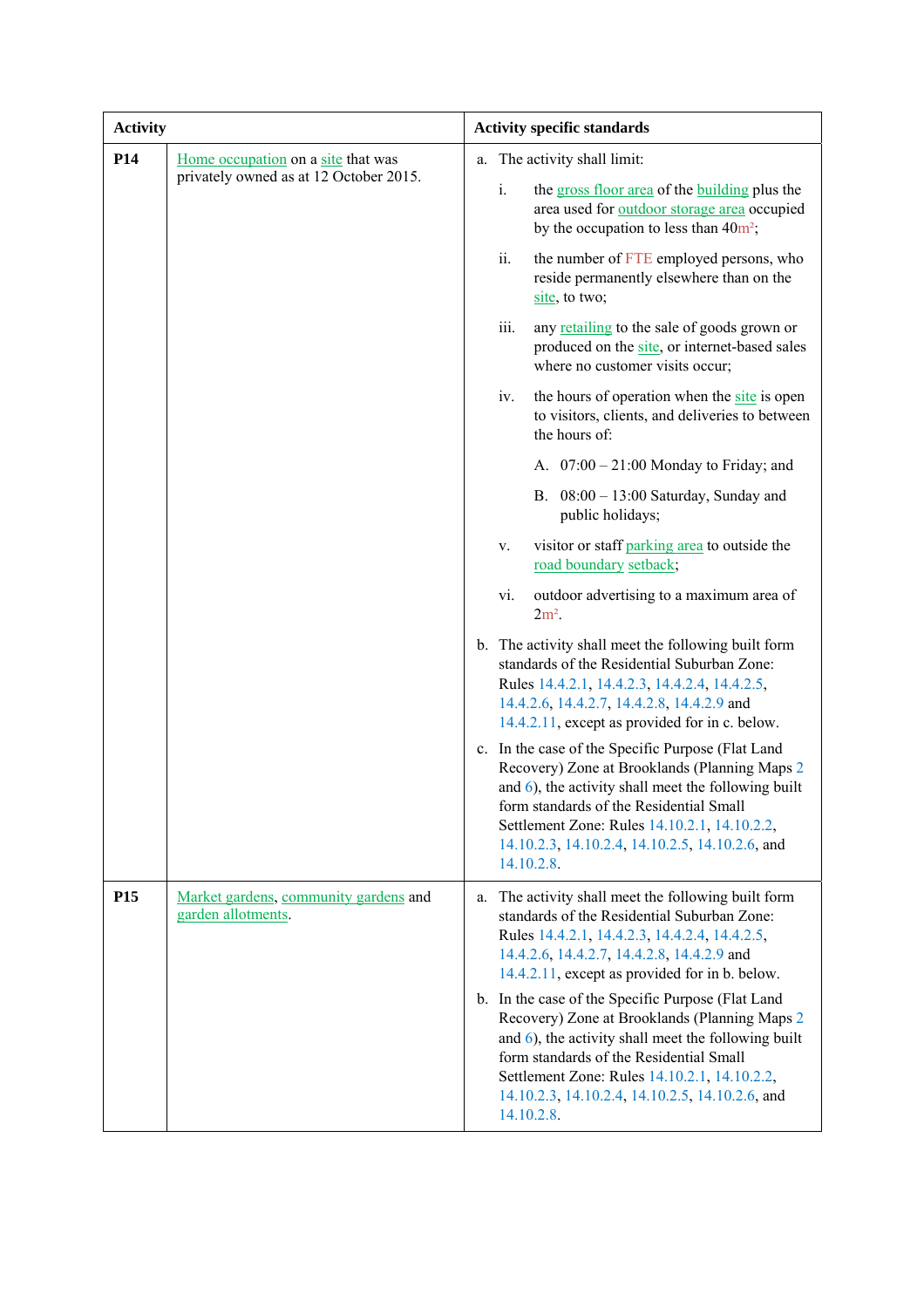| <b>Activity</b> |                                                                                                                             | <b>Activity specific standards</b>                                                                                                                                                                                                                                                                                                                                                                                                                                                                                                                                                                                                                                        |
|-----------------|-----------------------------------------------------------------------------------------------------------------------------|---------------------------------------------------------------------------------------------------------------------------------------------------------------------------------------------------------------------------------------------------------------------------------------------------------------------------------------------------------------------------------------------------------------------------------------------------------------------------------------------------------------------------------------------------------------------------------------------------------------------------------------------------------------------------|
| P <sub>16</sub> | Storage of heavy vehicles on a site that was<br>privately owned as at 12 October 2015.                                      | a. No more than one vehicle shall be stored on the<br>site.                                                                                                                                                                                                                                                                                                                                                                                                                                                                                                                                                                                                               |
|                 |                                                                                                                             | b. The activity shall meet the following built form<br>standards of the Residential Suburban Zone:<br>Rules 14.4.2.1, 14.4.2.3, 14.4.2.4, 14.4.2.5,<br>14.4.2.6, 14.4.2.7, 14.4.2.8, 14.4.2.9 and<br>14.4.2.11, except as provided for in c. below.                                                                                                                                                                                                                                                                                                                                                                                                                       |
|                 |                                                                                                                             | c. In the case of the Specific Purpose (Flat Land<br>Recovery) Zone at Brooklands (Planning Maps 2<br>and $6$ ), the activity shall meet the following built<br>form standards of the Residential Small<br>Settlement Zone: Rules 14.10.2.1, 14.10.2.2,<br>14.10.2.3, 14.10.2.4, 14.10.2.5, 14.10.2.6, and<br>14.10.2.8.                                                                                                                                                                                                                                                                                                                                                  |
| <b>P17</b>      | Dismantling, repair, or storage of motor<br>vehicles and boats on a site that was<br>privately owned as at 12 October 2015. | The vehicles and/or boats shall be owned by<br>a.<br>people who live on the same site.<br>b. The activity shall meet the following built form<br>standards of the Residential Suburban Zone:<br>Rules 14.4.2.1, 14.4.2.3, 14.4.2.4, 14.4.2.5,<br>14.4.2.6, 14.4.2.7, 14.4.2.8, 14.4.2.9 and<br>14.4.2.11, except as provided for in c. below.<br>c. In the case of the Specific Purpose (Flat Land<br>Recovery) Zone at Brooklands (Planning Maps 2<br>and $6$ ), the activity shall meet the following built<br>form standards of the Residential Small<br>Settlement Zone: Rules 14.10.2.1, 14.10.2.2,<br>14.10.2.3, 14.10.2.4, 14.10.2.5, 14.10.2.6, and<br>14.10.2.8. |

### **13.11.4.1.2 Controlled activities**

There are no controlled activities

## **13.11.4.1.3 Restricted discretionary activities**

- a. The activities listed below are restricted discretionary activities.
- b. Discretion to grant or decline consent and impose conditions is restricted to the matters of discretion set out in the following table.

| <b>Activity</b> |                                                                                                                                                                                                                                                                                             | The <b>Council's</b> discretion shall be limited to the<br>following matters:                                                                                                           |
|-----------------|---------------------------------------------------------------------------------------------------------------------------------------------------------------------------------------------------------------------------------------------------------------------------------------------|-----------------------------------------------------------------------------------------------------------------------------------------------------------------------------------------|
| RD1             | Activities listed in Rule 13.11.4.1.1 P1, P3,<br>P6, P12, P13, P14, P15, P16, or P17 that do<br>not meet Rule 14.4.2.4 where the site<br>coverage is between 35% and 40%; or for<br>the Specific Purpose (Flat Land Recovery)<br>Zone at Brooklands, that do not meet Rule<br>$14.10.2.3$ . | a. Site density and site coverage $-$ Rule 14.14.2.<br>b. The extent to which the proposal will facilitate<br>immediate recovery activity while not<br>compromising long term recovery. |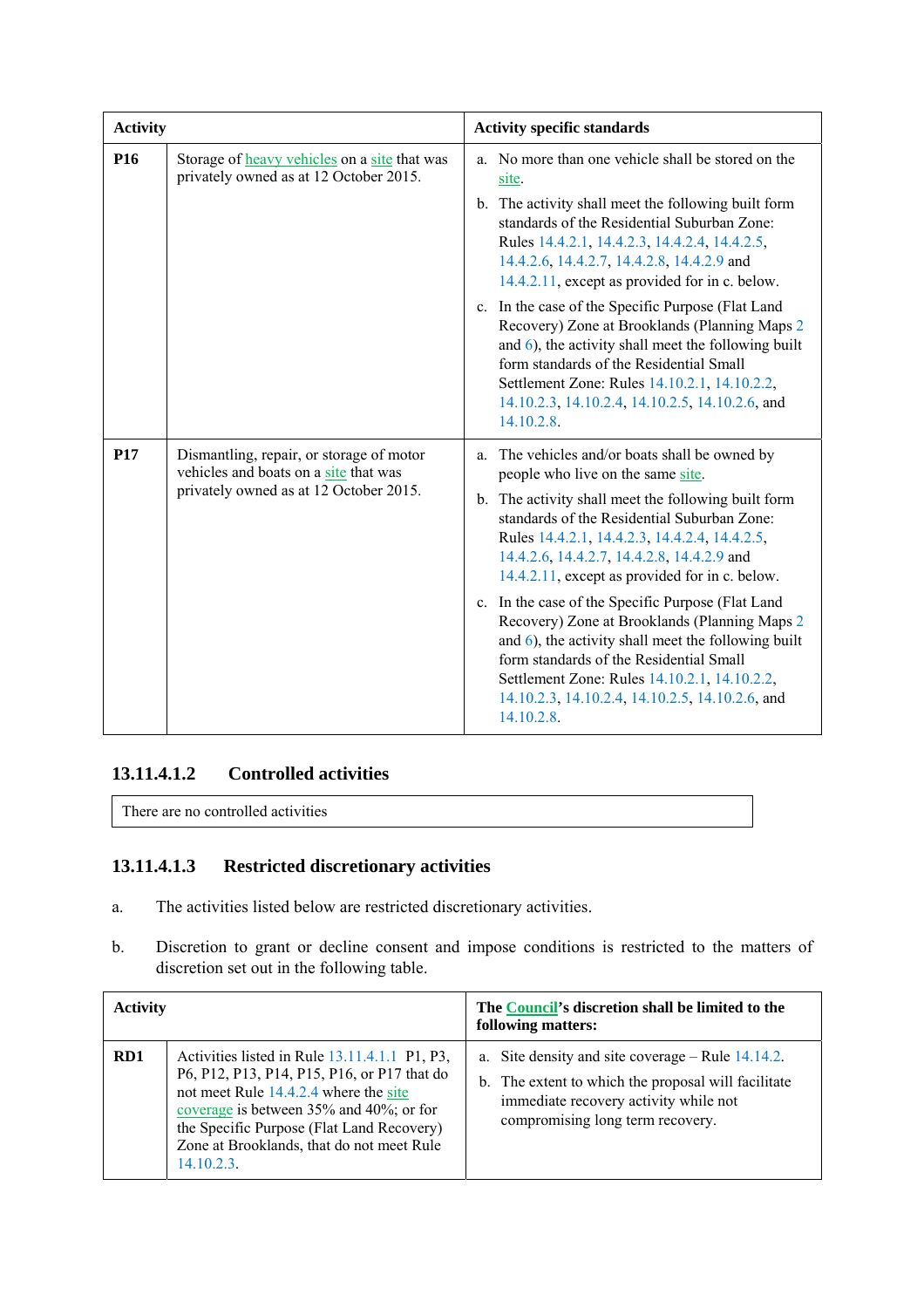| <b>Activity</b> |                                                                                                                                                                                                                                                                                                                                                                                                                                                                | The <b>Council's</b> discretion shall be limited to the<br>following matters:                                                                                                                                                                                                                                                                                                                                        |
|-----------------|----------------------------------------------------------------------------------------------------------------------------------------------------------------------------------------------------------------------------------------------------------------------------------------------------------------------------------------------------------------------------------------------------------------------------------------------------------------|----------------------------------------------------------------------------------------------------------------------------------------------------------------------------------------------------------------------------------------------------------------------------------------------------------------------------------------------------------------------------------------------------------------------|
| RD2             | Activities listed in Rule 13.11.4.1.1 P1, P3,<br>P6, P12, P13, P14, P15, P16 or P17 that do<br>not meet one or more of the built form<br>standards in Rules 14.4.2.3, 14.4.2.6,<br>14.4.2.7 or 14.4.2.8; or for the Specific<br>Purpose (Flat Land Recovery) Zone at<br>Brooklands, that do not meet one or more of<br>the built form standards in Rules 14.10.2.2,<br>14.10.2.4 or 14.10.2.5.                                                                 | a. As relevant to the built form standard that is not<br>met:<br>i.<br>Impacts on neighbouring property – Rule<br>14.15.3.<br>ii.<br>Minimum building, window and balcony<br>setbacks – Rule $14.15.18$ .<br>b. The extent to which the proposal will facilitate<br>immediate recovery activity while not<br>compromising long term recovery.                                                                        |
| RD <sub>3</sub> | Activities listed in Rule 13.11.4.1.1 P1, P3,<br>P6, P12, P13, P14, P15, P16 or P17 that do<br>not meet one or more of the built form<br>standards in Rules 14.4.2.5, 14.4.2.9 or<br>14.4.2.11; or for the Specific Purpose (Flat<br>Land Recovery) Zone at Brooklands, that do<br>not meet one or more of the built form<br>standards in Rules 14.10.2.6 or 14.10.2.8<br>Any application arising from this rule shall<br>not be limited or publicly notified. | a. As relevant to the built form standard that is not<br>met:<br>$i$ .<br>Street scene - road boundary building<br>setback, fencing and planting - Rule<br>14.15.17.<br>ii.<br>Outdoor living space – Rule 14.15.20.<br>iii.<br>Water supply for firefighting - Rule<br>14.15.7.<br>b. The extent to which the proposal will facilitate<br>immediate recovery activity while not<br>compromising long term recovery. |
| RD4             | Activities listed in Rule 13.11.4.1.1 P6 that<br>do not meet one or more of the activity<br>specific standards a., b., e. or f                                                                                                                                                                                                                                                                                                                                 | a. Matters over which the Council has restricted<br>discretion are set out in Rule $6.2.5$ .<br>b. The extent to which the proposal will facilitate<br>immediate recovery activity while not<br>compromising long term recovery.                                                                                                                                                                                     |
| RD <sub>5</sub> | Land management and maintenance<br>activities that exceed activity specific<br>standard a. i. in Rule 13.11.4.1.1 P5 by 10<br>$dB$ or less (noise).                                                                                                                                                                                                                                                                                                            | a. Matters over which the Council has restricted<br>discretion are set out in Rule 6.1.8.<br>b. The extent to which the proposal will facilitate<br>immediate recovery activity while not<br>compromising long term recovery.                                                                                                                                                                                        |
| RD <sub>6</sub> | Land management and maintenance<br>activities that exceed activity specific<br>standard a. ii. in Rule 13.11.4.1.1 P5<br>(outdoor lighting and glare).                                                                                                                                                                                                                                                                                                         | a. Matters over which the Council has restricted<br>discretion are set out in Rule $6.3.7$ .<br>b. The extent to which the proposal will facilitate<br>immediate recovery activity while not<br>compromising long term recovery.                                                                                                                                                                                     |
| RD7             | Land management and maintenance<br>activities that exceed activity specific<br>standard a. iv. in Rule 13.11.4.1.1 P5<br>$(signage)$ .                                                                                                                                                                                                                                                                                                                         | a. Matters over which the Council has restricted<br>discretion are set out in Rule $6.8.5$ .<br>b. The extent to which the proposal will facilitate<br>immediate recovery activity while not<br>compromising long term recovery.                                                                                                                                                                                     |
| RD <sub>8</sub> | Subdivision that involves conversion of the<br>type of tenure from unit title or cross lease<br>to fee simple, <b>boundary</b> adjustments,<br>alteration of cross leases, company leases<br>and unit titles, and where it is proposed to<br>subdivide off land within the Specific                                                                                                                                                                            | a. Matters over which the Council has restricted<br>discretion set out in Rule 8.5.<br>b. The extent to which the proposal will facilitate<br>immediate recovery activity while not<br>compromising long term recovery.                                                                                                                                                                                              |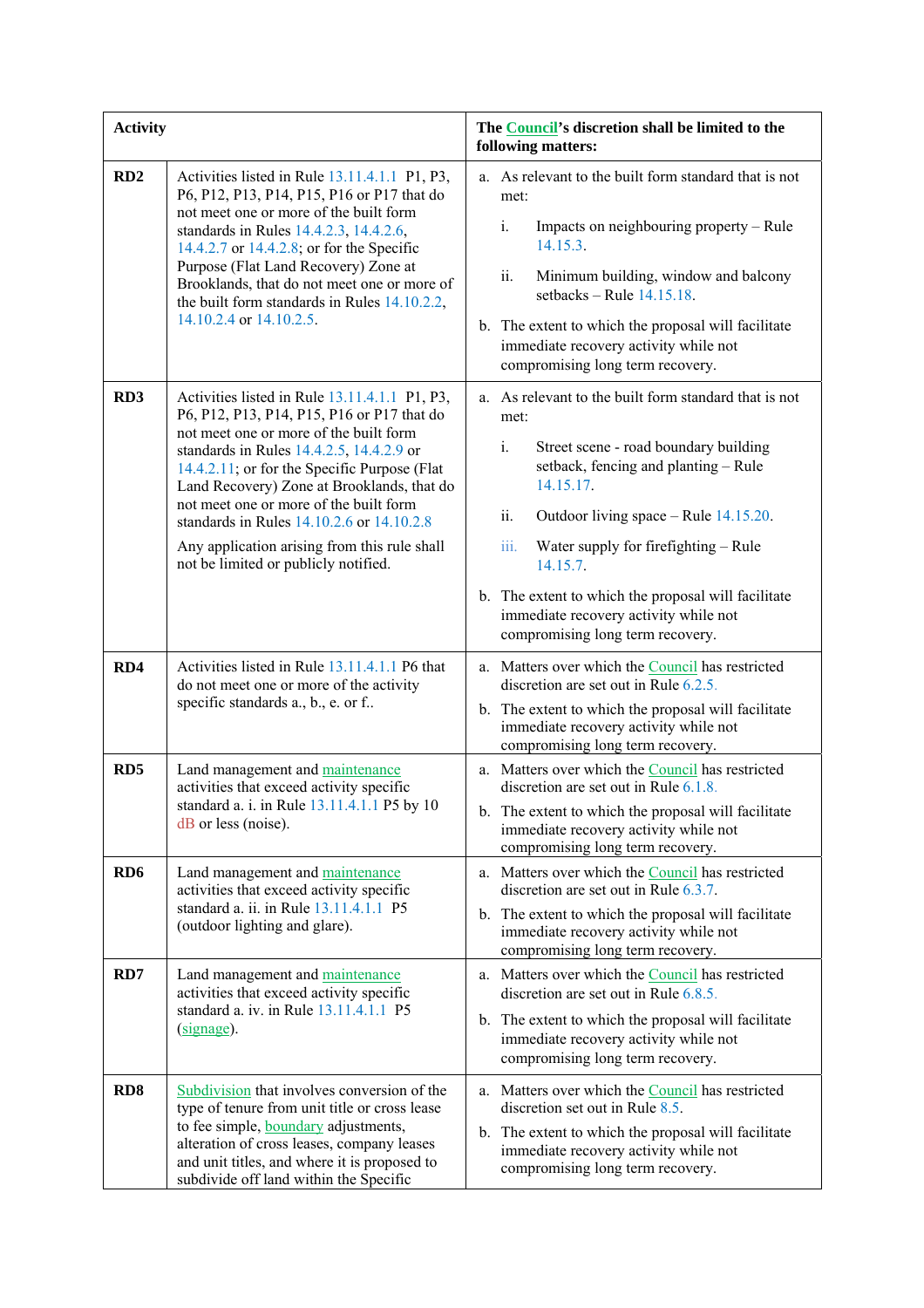| <b>Activity</b> |                                                                                                                                                                         | The Council's discretion shall be limited to the<br>following matters:                                                                                                             |
|-----------------|-------------------------------------------------------------------------------------------------------------------------------------------------------------------------|------------------------------------------------------------------------------------------------------------------------------------------------------------------------------------|
|                 | Purpose (Flat Land Recovery) Zone from an<br>area of land not within the Specific Purpose<br>(Flat Land Recovery) Zone.<br>Any application arising from this rule shall |                                                                                                                                                                                    |
|                 | not be limited or publicly notified                                                                                                                                     |                                                                                                                                                                                    |
| RD <sub>9</sub> | Hazard mitigation works not provided as a<br>permitted activity in Rule 13.11.4.1.1 P9.                                                                                 | a. The significance of ecological, landscape or<br>natural values, ecological corridors, indigenous<br>fauna, and whether these would be adversely<br>compromised by the activity. |
|                 |                                                                                                                                                                         | b. The risk to life, property and the environment<br>posed by hazards.                                                                                                             |
|                 |                                                                                                                                                                         | The extent to which the activity would remedy or<br>$\mathbf{c}$ .<br>mitigate the hazard or be compatible with<br>existing mitigation works or structures.                        |
|                 |                                                                                                                                                                         | d. Whether or not the work would be carried out<br>under the supervision of a Chartered Professional<br>Engineer.                                                                  |
|                 |                                                                                                                                                                         | e. The extent to which the activity would protect<br>buildings and their occupants.                                                                                                |
|                 |                                                                                                                                                                         | f. The extent to which the proposal will facilitate<br>immediate recovery activity while not<br>compromising long term recovery.                                                   |
|                 |                                                                                                                                                                         | The extent to which the hazard risk may be<br>g.<br>increased or exacerbated in other locations.                                                                                   |
| <b>RD10</b>     | Activities listed in Rule 13.11.4.1.1 P3 that                                                                                                                           | a. Maximum building height $-$ Rule $15.13.3.1$                                                                                                                                    |
|                 | do not meet one or more of the built form<br>standards in Rules 15.5.2.1, 15.5.2.2,                                                                                     | b. Minimum building setback from road<br>boundaries/street scene - Rule 15.13.3.2                                                                                                  |
|                 | 15.5.2.3, and 15.5.2.4.                                                                                                                                                 | c. Minimum separation from the internal boundary<br>with a residential zone or open space zone – Rule<br>15.13.3.3                                                                 |
|                 |                                                                                                                                                                         | d. Sunlight and outlook at boundary with a<br>residential zone - Rule 15.13.3.4                                                                                                    |
|                 |                                                                                                                                                                         | e. The extent to which the proposal will facilitate<br>immediate recovery activity while not<br>compromising long term recovery.                                                   |
| <b>RD11</b>     | Activities listed in Rule 13.11.4.1.1 P14 that                                                                                                                          | Scale of activity $-14.15.5$<br>a.                                                                                                                                                 |
|                 | do not meet activity specific standard a                                                                                                                                | b. Traffic generation and access safety $-14.15.6$                                                                                                                                 |
|                 |                                                                                                                                                                         | c. Non-residential hours of operation $-14.15.21$                                                                                                                                  |

# **13.11.4.1.4 Discretionary activities**

a. The activities listed below are discretionary activities.

| <b>Activity</b> |                                                                                                             |
|-----------------|-------------------------------------------------------------------------------------------------------------|
| D1              | Activities listed in Rule 13.11.4.1.1 P12, P13, P16 or P17 that do not meet activity specific<br>standard a |
| D <sub>2</sub>  | <u>Preschool</u> on a site that was privately owned as at 12 October 2015.                                  |